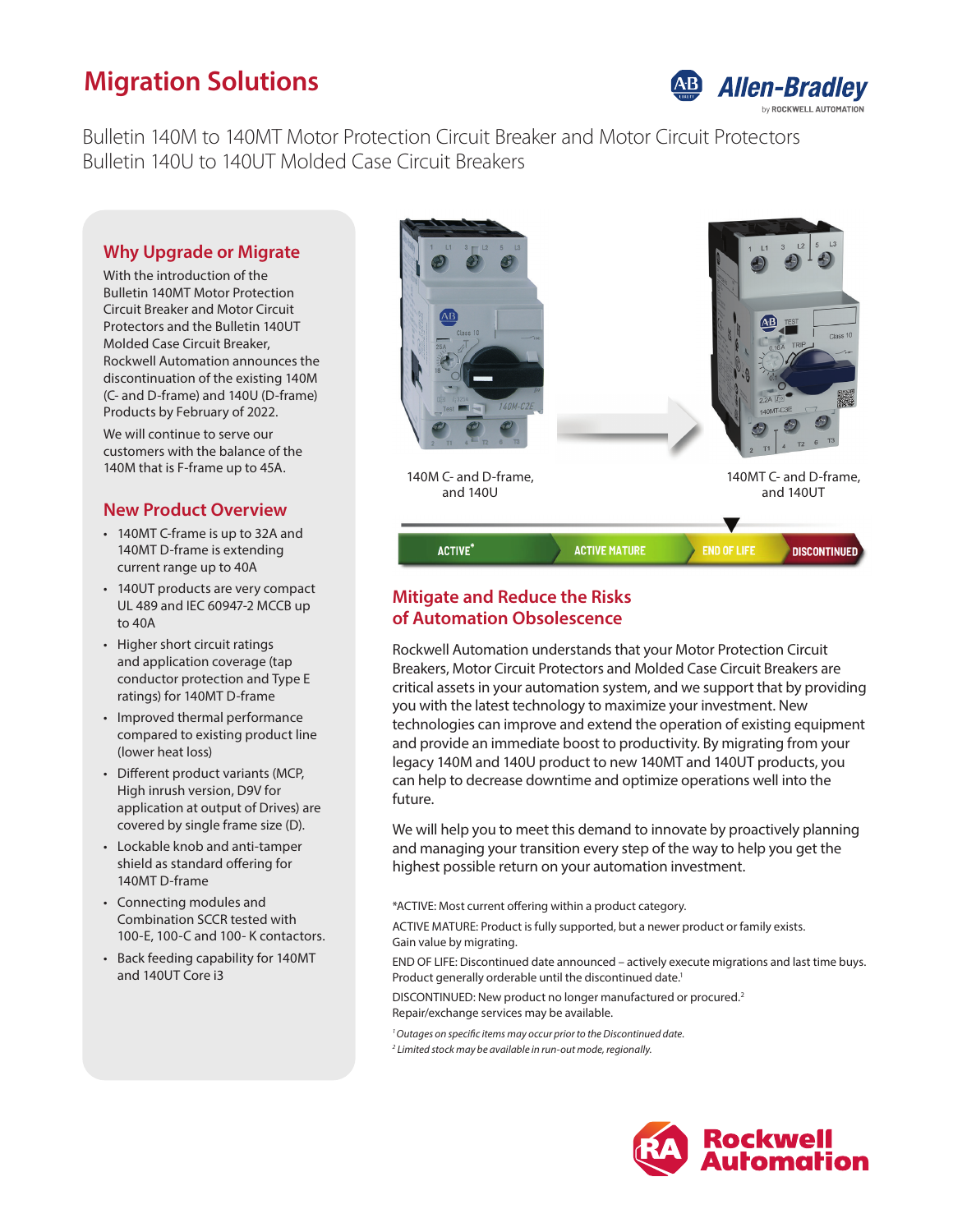NOTE: 140M F-frame products and their associated accessories remain active

| 140M - C Existing | 140MT - C New product |
|-------------------|-----------------------|
| 140M-C2E-A16      | 140MT-C3E-A16         |
| 140M-C2E-A25      | 140MT-C3E-A25         |
| 140M-C2E-A40      | 140MT-C3E-A40         |
| 140M-C2E-A63      | 140MT-C3E-A63         |
| 140M-C2E-B10      | 140MT-C3E-B10         |
| 140M-C2E-B16      | 140MT-C3E-B16         |
| 140M-C2E-B25      | 140MT-C3E-B25         |
| 140M-C2E-B40      | 140MT-C3E-B40         |
| 140M-C2E-B63      | 140MT-C3E-B63         |
| 140M-C2E-C10      | 140MT-C3E-C10         |
| 140M-C2E-C16      | 140MT-C3E-C16         |
| 140M-C2E-C20      | 140MT-C3E-C20         |
| 140M-C2E-C25      | 140MT-C3E-C25         |
| 140M-C2E-C29      | 140MT-C3E-C29         |
| 140M-C2E-C32      | 140MT-C3E-C32         |

| 2 Pole<br>2 Pole<br>140U-D6D2-A50<br>140UT-D7D2-A50<br>140U-D6D2-B10<br>140UT-D7D2-B10<br>140U-D6D2-B20<br>140UT-D7D2-B20<br>140U-D6D2-B30<br>140UT-D7D2-B30<br>140U-D6D2-B40<br>140UT-D7D2-B40<br>140U-D6D2-B50<br>140UT-D7D2-B50<br>140U-D6D2-B60<br>140UT-D7D2-B60<br>140U-D6D2-B80<br>140UT-D7D2-B80<br>140U-D6D2-C10<br>140UT-D7D2-C10<br>140U-D6D2-C12<br>140UT-D7D2-C12<br>140U-D6D2-C15<br>140UT-D7D2-C15<br>140UT-D7D2-C20<br>140U-D6D2-C20<br>140U-D6D2-C25<br>140UT-D7D2-C25<br>140U-D6D2-C30<br>140UT-D7D2-C30<br>140UT-D7D2-C35<br>140UT-D7D2-C40<br>3 Pole<br>3 Pole<br>140U-D6D3-A50<br>140UT-D7D3-A50<br>140U-D6D3-B10<br>140UT-D7D3-B10<br>140U-D6D3-B20<br>140UT-D7D3-B20<br>140U-D6D3-B30<br>140UT-D7D3-B30<br>140U-D6D3-B40<br>140UT-D7D3-B40<br>140U-D6D3-B50<br>140UT-D7D3-B50<br>140U-D6D3-B60<br>140UT-D7D3-B60<br>140U-D6D3-B80<br>140UT-D7D3-B80<br>140U-D6D3-C10<br>140UT-D7D3-C10<br>140U-D6D3-C12<br>140UT-D7D3-C12<br>140U-D6D3-C15<br>140UT-D7D3-C15<br>140U-D6D3-C20<br>140UT-D7D3-C20<br>140U-D6D3-C25<br>140UT-D7D3-C25<br>140U-D6D3-C30<br>140UT-D7D3-C30<br>140UT-D7D3-C35<br>140UT-D7D3-C40 | <b>140U-D Existing</b> | 140UT-D New |
|----------------------------------------------------------------------------------------------------------------------------------------------------------------------------------------------------------------------------------------------------------------------------------------------------------------------------------------------------------------------------------------------------------------------------------------------------------------------------------------------------------------------------------------------------------------------------------------------------------------------------------------------------------------------------------------------------------------------------------------------------------------------------------------------------------------------------------------------------------------------------------------------------------------------------------------------------------------------------------------------------------------------------------------------------------------------------------------------------------------------------------|------------------------|-------------|
|                                                                                                                                                                                                                                                                                                                                                                                                                                                                                                                                                                                                                                                                                                                                                                                                                                                                                                                                                                                                                                                                                                                                  |                        |             |
|                                                                                                                                                                                                                                                                                                                                                                                                                                                                                                                                                                                                                                                                                                                                                                                                                                                                                                                                                                                                                                                                                                                                  |                        |             |
|                                                                                                                                                                                                                                                                                                                                                                                                                                                                                                                                                                                                                                                                                                                                                                                                                                                                                                                                                                                                                                                                                                                                  |                        |             |
|                                                                                                                                                                                                                                                                                                                                                                                                                                                                                                                                                                                                                                                                                                                                                                                                                                                                                                                                                                                                                                                                                                                                  |                        |             |
|                                                                                                                                                                                                                                                                                                                                                                                                                                                                                                                                                                                                                                                                                                                                                                                                                                                                                                                                                                                                                                                                                                                                  |                        |             |
|                                                                                                                                                                                                                                                                                                                                                                                                                                                                                                                                                                                                                                                                                                                                                                                                                                                                                                                                                                                                                                                                                                                                  |                        |             |
|                                                                                                                                                                                                                                                                                                                                                                                                                                                                                                                                                                                                                                                                                                                                                                                                                                                                                                                                                                                                                                                                                                                                  |                        |             |
|                                                                                                                                                                                                                                                                                                                                                                                                                                                                                                                                                                                                                                                                                                                                                                                                                                                                                                                                                                                                                                                                                                                                  |                        |             |
|                                                                                                                                                                                                                                                                                                                                                                                                                                                                                                                                                                                                                                                                                                                                                                                                                                                                                                                                                                                                                                                                                                                                  |                        |             |
|                                                                                                                                                                                                                                                                                                                                                                                                                                                                                                                                                                                                                                                                                                                                                                                                                                                                                                                                                                                                                                                                                                                                  |                        |             |
|                                                                                                                                                                                                                                                                                                                                                                                                                                                                                                                                                                                                                                                                                                                                                                                                                                                                                                                                                                                                                                                                                                                                  |                        |             |
|                                                                                                                                                                                                                                                                                                                                                                                                                                                                                                                                                                                                                                                                                                                                                                                                                                                                                                                                                                                                                                                                                                                                  |                        |             |
|                                                                                                                                                                                                                                                                                                                                                                                                                                                                                                                                                                                                                                                                                                                                                                                                                                                                                                                                                                                                                                                                                                                                  |                        |             |
|                                                                                                                                                                                                                                                                                                                                                                                                                                                                                                                                                                                                                                                                                                                                                                                                                                                                                                                                                                                                                                                                                                                                  |                        |             |
|                                                                                                                                                                                                                                                                                                                                                                                                                                                                                                                                                                                                                                                                                                                                                                                                                                                                                                                                                                                                                                                                                                                                  |                        |             |
|                                                                                                                                                                                                                                                                                                                                                                                                                                                                                                                                                                                                                                                                                                                                                                                                                                                                                                                                                                                                                                                                                                                                  |                        |             |
|                                                                                                                                                                                                                                                                                                                                                                                                                                                                                                                                                                                                                                                                                                                                                                                                                                                                                                                                                                                                                                                                                                                                  |                        |             |
|                                                                                                                                                                                                                                                                                                                                                                                                                                                                                                                                                                                                                                                                                                                                                                                                                                                                                                                                                                                                                                                                                                                                  |                        |             |
|                                                                                                                                                                                                                                                                                                                                                                                                                                                                                                                                                                                                                                                                                                                                                                                                                                                                                                                                                                                                                                                                                                                                  |                        |             |
|                                                                                                                                                                                                                                                                                                                                                                                                                                                                                                                                                                                                                                                                                                                                                                                                                                                                                                                                                                                                                                                                                                                                  |                        |             |
|                                                                                                                                                                                                                                                                                                                                                                                                                                                                                                                                                                                                                                                                                                                                                                                                                                                                                                                                                                                                                                                                                                                                  |                        |             |
|                                                                                                                                                                                                                                                                                                                                                                                                                                                                                                                                                                                                                                                                                                                                                                                                                                                                                                                                                                                                                                                                                                                                  |                        |             |
|                                                                                                                                                                                                                                                                                                                                                                                                                                                                                                                                                                                                                                                                                                                                                                                                                                                                                                                                                                                                                                                                                                                                  |                        |             |
|                                                                                                                                                                                                                                                                                                                                                                                                                                                                                                                                                                                                                                                                                                                                                                                                                                                                                                                                                                                                                                                                                                                                  |                        |             |
|                                                                                                                                                                                                                                                                                                                                                                                                                                                                                                                                                                                                                                                                                                                                                                                                                                                                                                                                                                                                                                                                                                                                  |                        |             |
|                                                                                                                                                                                                                                                                                                                                                                                                                                                                                                                                                                                                                                                                                                                                                                                                                                                                                                                                                                                                                                                                                                                                  |                        |             |
|                                                                                                                                                                                                                                                                                                                                                                                                                                                                                                                                                                                                                                                                                                                                                                                                                                                                                                                                                                                                                                                                                                                                  |                        |             |
|                                                                                                                                                                                                                                                                                                                                                                                                                                                                                                                                                                                                                                                                                                                                                                                                                                                                                                                                                                                                                                                                                                                                  |                        |             |
|                                                                                                                                                                                                                                                                                                                                                                                                                                                                                                                                                                                                                                                                                                                                                                                                                                                                                                                                                                                                                                                                                                                                  |                        |             |
|                                                                                                                                                                                                                                                                                                                                                                                                                                                                                                                                                                                                                                                                                                                                                                                                                                                                                                                                                                                                                                                                                                                                  |                        |             |
|                                                                                                                                                                                                                                                                                                                                                                                                                                                                                                                                                                                                                                                                                                                                                                                                                                                                                                                                                                                                                                                                                                                                  |                        |             |
|                                                                                                                                                                                                                                                                                                                                                                                                                                                                                                                                                                                                                                                                                                                                                                                                                                                                                                                                                                                                                                                                                                                                  |                        |             |
|                                                                                                                                                                                                                                                                                                                                                                                                                                                                                                                                                                                                                                                                                                                                                                                                                                                                                                                                                                                                                                                                                                                                  |                        |             |
|                                                                                                                                                                                                                                                                                                                                                                                                                                                                                                                                                                                                                                                                                                                                                                                                                                                                                                                                                                                                                                                                                                                                  |                        |             |

| 140M - D Existing | 140MT - D New product |
|-------------------|-----------------------|
|                   | 140MT-D9E-A63         |
|                   | 140MT-D9E-B10         |
|                   | 140MT-D9E-B16         |
| 140M-D8E-B25      | 140MT-D9E-B25         |
| 140M-D8E-B40      | 140MT-D9E-B40         |
| 140M-D8E-B63      | 140MT-D9E-B63         |
| 140M-D8E-C10      | 140MT-D9E-C10         |
| 140M-D8E-C16      | 140MT-D9E-C16         |
| 140M-D8E-C20      | 140MT-D9E-C20         |
| 140M-D8E-C25      | 140MT-D9E-C25         |
| 140M-D8E-C29      | 140MT-D9E-C29         |
| 140M-D8E-C32      | 140MT-D9E-C32         |
|                   | 140MT-D9E-C36         |
|                   | 140MT-D9E-C40         |
| 140M-D8V-B16      | 140MT-D9V-B16         |
| 140M-D8V-B25      | 140MT-D9V-B25         |
| 140M-D8V-B40      | 140MT-D9V-B40         |
| 140M-D8V-B63      | 140MT-D9V-B63         |
| 140M-D8V-C10      | 140MT-D9V-C10         |
| 140M-D8V-C16      | 140MT-D9V-C16         |
| 140M-D8V-C20      | 140MT-D9V-C20         |
| 140M-D8V-C25      | 140MT-D9V-C25         |
| 140M-D8V-C29      | 140MT-D9V-C29         |
| 140M-D8V-C32      | 140MT-D9V-C32         |
|                   | 140MT-D9V-C36         |
|                   | 140MT-D9V-C40         |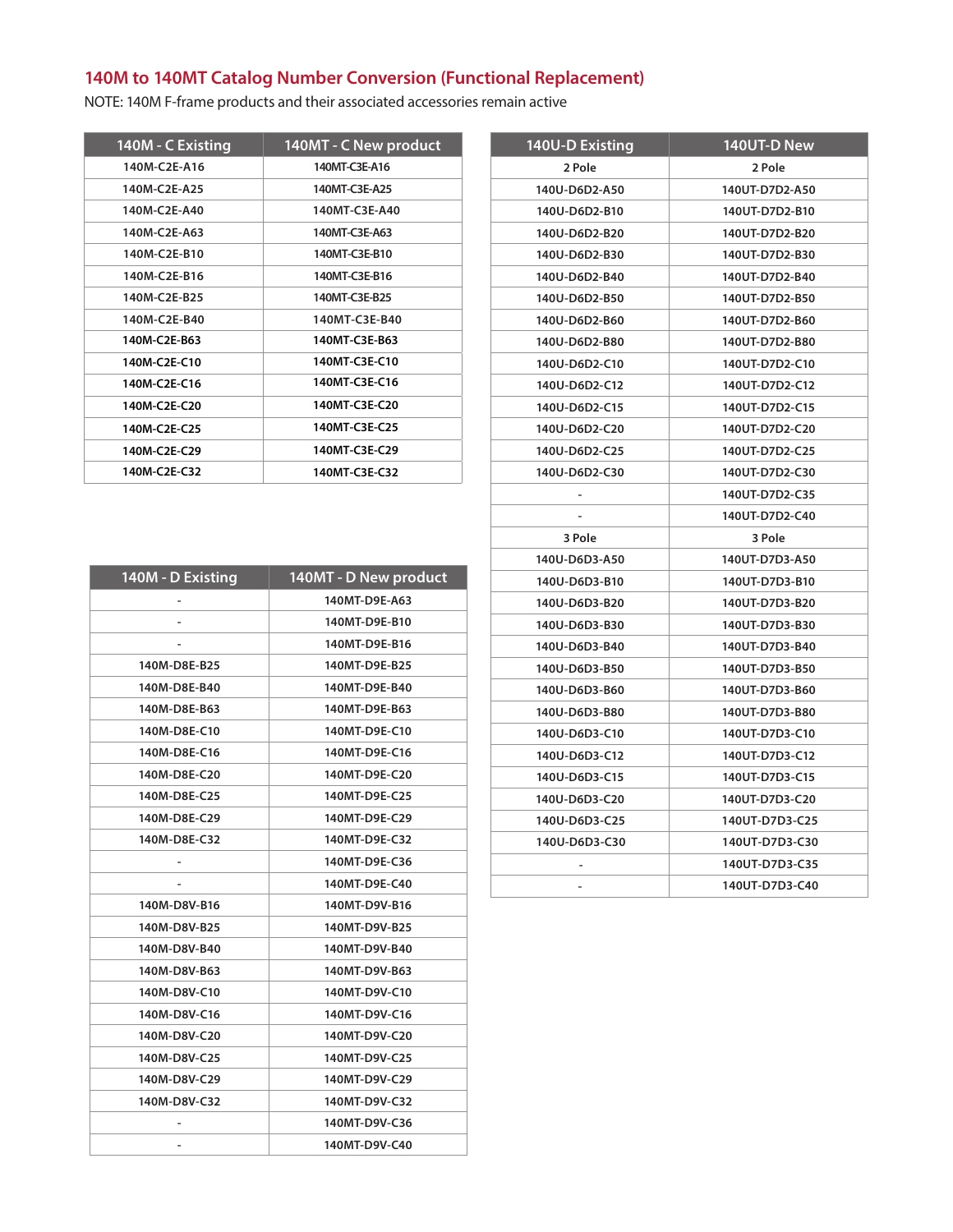| 140M High Inrush<br>version | <b>140MT High Inrush version</b> |
|-----------------------------|----------------------------------|
| 140M-C2T-A16                | 140MT-D9T-A16                    |
| 140M-C2T-A25                | 140MT-D9T-A25                    |
| 140M-C2T-A40                | 140MT-D9T-A40                    |
| 140M-C2T-A63                | 140MT-D9T-A63                    |
| 140M-C2T-B10                | 140MT-D9T-B10                    |
| 140M-C2T-B16                | 140MT-D9T-B16                    |
| 140M-C2T-B25                | 140MT-D9T-B25                    |
| 140M-C2T-B40                | 140MT-D9T-B40                    |
| 140M-C2T-B63                | 140MT-D9T-B63                    |
| 140M-C2T-C10                | 140MT-D9T-C10                    |
| 140M-C2T-C16                | 140MT-D9T-C16                    |
| 140M-D8T-C16                |                                  |
| 140M-D8T-C20                | 140MT-D9T-C20                    |
|                             | 140MT-D9T-C25                    |

| <b>140M MCP Version</b> | <b>140MT MCP Version</b> |
|-------------------------|--------------------------|
| 140M-C2N-A16            | 140MT-D9N-A16            |
| 140M-C2N-A25            | 140MT-D9N-A25            |
| 140M-C2N-A40            | 140MT-D9N-A40            |
| 140M-C2N-A63            | 140MT-D9N-A63            |
| 140M-C2N-B10            | 140MT-D9N-B10            |
| 140M-C2N-B16            | 140MT-D9N-B16            |
| 140M-C2N-B25            | 140MT-D9N-B25            |
| 140M-D8N-B25            |                          |
| 140M-D8N-B40            | 140MT-D9N-B40            |
| 140M-D8N-B63            | 140MT-D9N-B63            |
| 140M-D8N-C10            | 140MT-D9N-C10            |
| 140M-D8N-C16            | 140MT-D9N-C16            |
| 140M-D8N-C25            | 140MT-D9N-C25            |
| 140M-D8N-C32            | 140MT-D9N-C32            |
|                         | 140MT-D9N-C36            |
|                         | 140MT-D9N-C40            |

| <b>140M Screwless version</b> | 140MT w/ Screw Terminal |
|-------------------------------|-------------------------|
| 140M-RC2E-A16                 | 140MT-C3E-A16           |
| 140M-RC2E-A25                 | 140MT-C3E-A25           |
| 140M-RC2E-A40                 | 140MT-C3E-A40           |
| 140M-RC2E-A63                 | 140MT-C3E-A63           |
| 140M-RC2E-B10                 | 140MT-C3E-B10           |
| 140M-RC2E-B16                 | 140MT-C3E-B16           |
| 140M-RC2E-B25                 | 140MT-C3E-B25           |
| 140M-RC2E-B40                 | 140MT-C3E-B40           |
| 140M-RC2E-B63                 | 140MT-C3E-B63           |
| 140M-RC2E-C10                 | 140MT-C3E-C10           |
| 140M-RC2E-C16                 | 140MT-C3E-C16           |

| <b>Multipack</b><br>140M | <b>Single Pack</b><br><b>140MT</b> |
|--------------------------|------------------------------------|
| 140M-C2E-B10M            | 140MT-C3E-B10                      |
| 140M-C2E-B16M            | 140MT-C3E-B16                      |
| 140M-C2E-B25M            | 140MT-C3E-B25                      |
| 140M-C2E-B40M            | 140MT-C3E-B40                      |
| 140M-C2E-B63M            | 140MT-C3E-B63                      |
| 140M-C2E-C10M            | 140MT-C3E-C10                      |
| 140M-C2E-C16M            | 140MT-C3E-C16                      |
| 140M-C2E-C20M            | 140MT-C3E-C20                      |
| 140M-C2E-C25M            | 140MT-C3E-C25                      |
| 140M-C2T-C10M            | 140MT-D9T-C10                      |
| 140M-C2T-C16M            | 140MT-D9T-C16                      |
| 140M-D8N-C25M            | 140MT-D9N-C25                      |
| 140M-D8E-B40M            | 140MT-D9E-B40                      |
| 140M-D8E-B63M            | 140MT-D9E-B63                      |
| 140M-D8E-C10M            | 140MT-D9E-C10                      |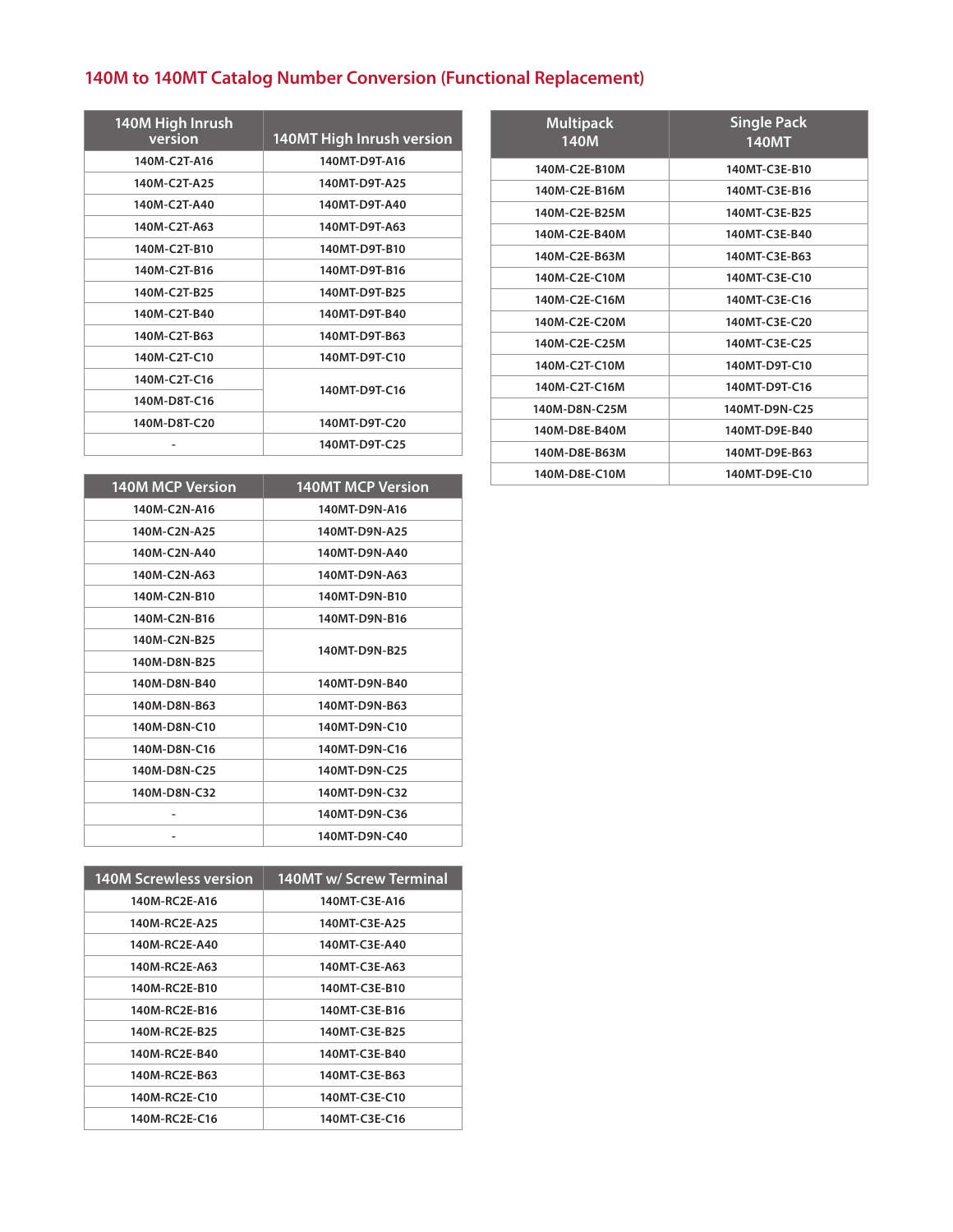NOTE: 140M accessories will remain available for use with 140M F-frame motor protection circuit breakers and motor circuit protectors

| <b>Auxillary Contacts</b> |                      |                           |
|---------------------------|----------------------|---------------------------|
| <b>140M</b>               | <b>140MT</b>         | <b>Functional options</b> |
| 140M-C-AFA01              | 140MT-C-AFA11        |                           |
| 140M-C-AFA02              | Not available        | 140MT-C-ASA02             |
| 140M-C-AFA10              | 140MT-C-AFA10        | $\overline{a}$            |
| 140M-C-AFA11              | 140MT-C-AFA11        |                           |
| 140M-C-AFA20              | 140MT-C-AFA20        |                           |
| 140M-C-AFAR10A01          | 140MT-C-AFAR10A01    | $\overline{\phantom{a}}$  |
| 140M-C-AFAR10A10          | 140MT-C-AFAR10A10    |                           |
| 140M-C-ASA02              | 140MT-C-ASA02        |                           |
| 140M-C-ASA11              | 140MT-C-ASA11        |                           |
| 140M-C-ASA20              | 140MT-C-ASA20        |                           |
| 140M-C-ASAM11             | <b>Not available</b> | 140MT-C-AFAR10M10         |
| 140M-C-ASAR01M01          | Not available        |                           |
| 140M-C-ASAR01M10          | <b>Not available</b> | 140MT-C-AFAR01A10         |
| 140M-C-ASAR10M01          | Not available        |                           |
| 140M-C-ASAR10M10          | Not available        | 140MT-C-AFAR10M10         |
| 140M-RC-AFA10             | Not available        | 140MT-C-AFA10             |
| 140M-RC-AFA01             | Not available        | 140MT-C-AFA11             |
| 140M-RC-AFA11             | Not available        |                           |
| 140M-RC-AFA20             | Not available        | 140MT-C-AFA20             |
| 140M-RC-AFAR10A01         | Not available        | 140MT-C-AFAR10A01         |
| 140M-RC-AFAR10A10         | Not available        | 140MT-C-AFAR10A10         |

| <b>Shunt Trip Release</b> |                    |  |
|---------------------------|--------------------|--|
| 140M                      | <b>140MT</b>       |  |
| 140M-C-SNA                | 140MT-C-SNA        |  |
| 140M-C-SNB                | <b>140MT-C-SNB</b> |  |
| 140M-C-SND                | 140MT-C-SND        |  |
| 140M-C-SNF                | 140MT-C-SNF        |  |
| 140M-C-SNH                | Not available      |  |
| 140M-C-SNJ                | 140MT-C-SNK        |  |
| 140M-C-SNK                | Not available      |  |
| 140M-C-SNKD               | Not available      |  |
| 140M-C-SNM                | Not available      |  |
| 140M-C-SNN                | 140MT-C-SNN        |  |
| 140M-C-SNT                | 140MT-C-SNT        |  |
| 140M-C-SNVC               | Not available      |  |
| 140M-C-SNX                | Not available      |  |
| 140M-C-SNZJ               | 140MT-C-SNZJ       |  |

| <b>Undervoltage Release</b> |               |  |
|-----------------------------|---------------|--|
| 140M                        | <b>140MT</b>  |  |
| 140M-C-UXA                  | 140MT-C-UXA   |  |
| 140M-C-UXB                  | 140MT-C-UXB   |  |
| 140M-C-UXD                  | 140MT-C-UXD   |  |
| 140M-C-UXF                  | 140MT-C-UXF   |  |
| 140M-C-UXH                  | Not available |  |
| 140M-C-UXJ                  | Not available |  |
| 140M-C-UXK                  | 140MT-C-UXK   |  |
| 140M-C-UXKD                 | Not available |  |
| 140M-C-UXM                  | Not available |  |
| 140M-C-UXN                  | 140MT-C-UXN   |  |
| 140M-C-UXT                  | Not available |  |
| 140M-C-UXVC                 | Not available |  |
| 140M-C-UXC                  | 140MT-C-UXD   |  |

|                   | <b>Undervoltage Release</b> |                           |
|-------------------|-----------------------------|---------------------------|
|                   | With early make contacts    |                           |
| 140M              | <b>140MT</b>                | <b>Functional options</b> |
| 140M-C-UCA        | Not available               | 140MT-C-UXA               |
| <b>140M-C-UCB</b> | Not available               | 140MT-C-UXB               |
| 140M-C-UCD        | Not available               | 140MT-C-UXD               |
| <b>140M-C-UCF</b> | Not available               | 140MT-C-UXF               |
| 140M-C-UCH        | Not available               |                           |
| 140M-C-UCJ        | Not available               |                           |
| <b>140M-C-UCK</b> | Not available               | 140MT-C-UXK               |
| <b>140M-C-UCN</b> | Not available               | 140MT-C-UXN               |
| 140M-C-UCT        | Not available               |                           |
| 140M-C-UCVC       | Not available               |                           |
| 140M-C-UCX        | Not available               | ٠                         |
| 140M-C-UCM        | Not available               | ۰                         |
| 140M-C-UCC        | Not available               | 140MT-C-UXD               |